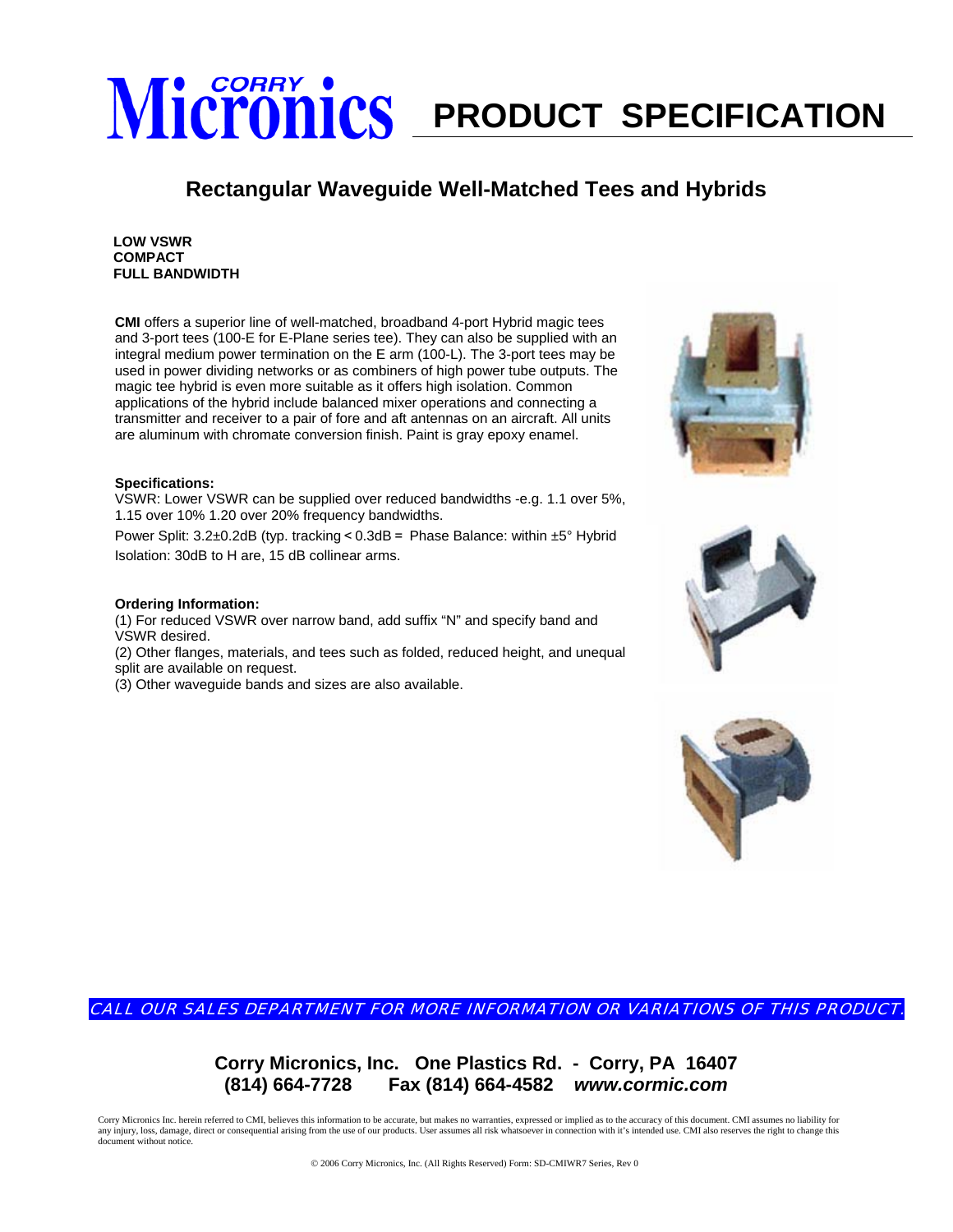## **Micronics** PRODUCT SPECIFICATION

### **Code system**

### **TYPICAL PART**

| <b>TYPICAL PART</b> | 650<br>TMT<br>A<br>2<br>$\mathbb{Z}$<br>2 |
|---------------------|-------------------------------------------|
| WAVEGUIDE SIZE:     |                                           |
| BASIC MODEL#:       |                                           |
| MATERIAL:           | A=ALUMINUM*                               |
| FLANCE 1:           | $1 =$ CPRG $2 =$ CPRF 6=COVER 7=CHOKE     |
| FLANGE 2:           | 1=CPRG 2=CPRF 6=COVER 7=CHOKE             |
| FLANGE 3:           | 1-CPRG 2-CPRF 6-COVER 7-CHOKE             |
| FLAMGE 4:           | 1=CPRG 2=CPRF 6=COVER 7=CHOKE             |

**Example:** P/N CMI284-THA-6-6-6 is WR284 series H Tee Aluminum Material–Cover Flange–Cover Flange-Cover Flange

| <b>Waveguide Magic Tees</b> |                                    |                   |                                      |                          |                           |                           |  |  |
|-----------------------------|------------------------------------|-------------------|--------------------------------------|--------------------------|---------------------------|---------------------------|--|--|
| <b>WG Size</b>              | <b>Optimum Freq</b><br>Range (GHz) | <b>Bandwidth%</b> | <b>VSWR</b><br>Max<br>E <sub>H</sub> | Max<br><b>Unbalanced</b> | <b>Standard Model No.</b> | Dimension(MM)             |  |  |
|                             |                                    |                   |                                      | +/- dB                   |                           |                           |  |  |
| WR430                       | $1.90 - 2.30$                      | $10 - 20$         | 1.2, 1.5                             | 0.25                     | CMI430-MTA-2-2-2-2        | 200×100×100               |  |  |
| <b>WR340</b>                | $2.30 - 2.60$                      | $10 - 20$         | 1.2, 1.5                             | 0.25                     | CMI340-MTA-2-2-2-2        | 185×92.5×73               |  |  |
| <b>WR284</b>                | $2.90 - 3.20$                      | $10 - 20$         | 1.2, 1.5                             | 0.25                     | CMI284-MTA-6-6-6-6        | 185×92.5×73               |  |  |
| <b>WR229</b>                | $3.70 - 4.20$                      | $10 - 20$         | 1.2, 1.3                             | 0.25                     | CMI229-MTA-2-2-2-2        | $120 \times 60 \times 60$ |  |  |
| <b>WR187</b>                | $4.40 - 5.00$                      | $10 - 20$         | 1.2, 1.3                             | 0.25                     | CMI187-MTA-6-6-6-6        | $110 \times 55 \times 55$ |  |  |
| <b>WR159</b>                | $5.90 - 6.40$                      | $10 - 20$         | 1.2, 1.3                             | 0.25                     | CMI159-MTA-2-2-2-2        | 120×60×55                 |  |  |
| <b>WR137</b>                | $5.90 - 6.40$                      | $10 - 20$         | 1.2, 1.3                             | 0.25                     | CMI137-MTA-2-2-2-2        | 100×50×40                 |  |  |
| <b>WR112</b>                | $7.90 - 8.40$                      | $10 - 20$         | 1.2, 1.3                             | 0.25                     | CMI112-MTA-6-6-6-6        | 100×50×40                 |  |  |
| WR102                       | $8.50 - 9.80$                      | $10 - 20$         | 1.2, 1.3                             | 0.25                     | CMI102-MTA-6-6-6-6        | 100×50×50                 |  |  |
| <b>WR90</b>                 | $9.00 - 10.0$                      | $10 - 20$         | 1.2, 1.3                             | 0.25                     | CMI90-MTA-6-6-6-6         | 80×40×40                  |  |  |
| <b>WR75</b>                 | $13.5 - 14.5$                      | $10 - 20$         | 1.2, 1.5                             | 0.25                     | CMI75-MTA-6-6-6-6         | 70×35×35                  |  |  |
| <b>WR62</b>                 | $14.0 - 15.0$                      | $10 - 20$         | 1.2, 1.5                             | 0.25                     | CMI62-MTA-6-6-6-6         | 70×35×35                  |  |  |
| <b>WR42</b>                 | $20.0 - 23.0$                      | $10 - 20$         | 1.2, 1.5                             | 0.25                     | CMI42-MTA-6-6-6-6         | 45×23×23                  |  |  |
| <b>WR28</b>                 | $34.0 - 37.0$                      | $10 - 20$         | 1.2, 1.5                             | 0.25                     | CMI28-MTA-6-6-6-6         | 32×20×20                  |  |  |

CALL OUR SALES DEPARTMENT FOR MORE INFORMATION OR VARIATIONS OF THIS PRODUCT.

**Corry Micronics, Inc. One Plastics Rd. - Corry, PA 16407 (814) 664-7728 Fax (814) 664-4582** *www.cormic.com*

Corry Micronics Inc. herein referred to CMI, believes this information to be accurate, but makes no warranties, expressed or implied as to the accuracy of this document. CMI assumes no liability for any injury, loss, damage, direct or consequential arising from the use of our products. User assumes all risk whatsoever in connection with it's intended use. CMI also reserves the right to change this document without notice.